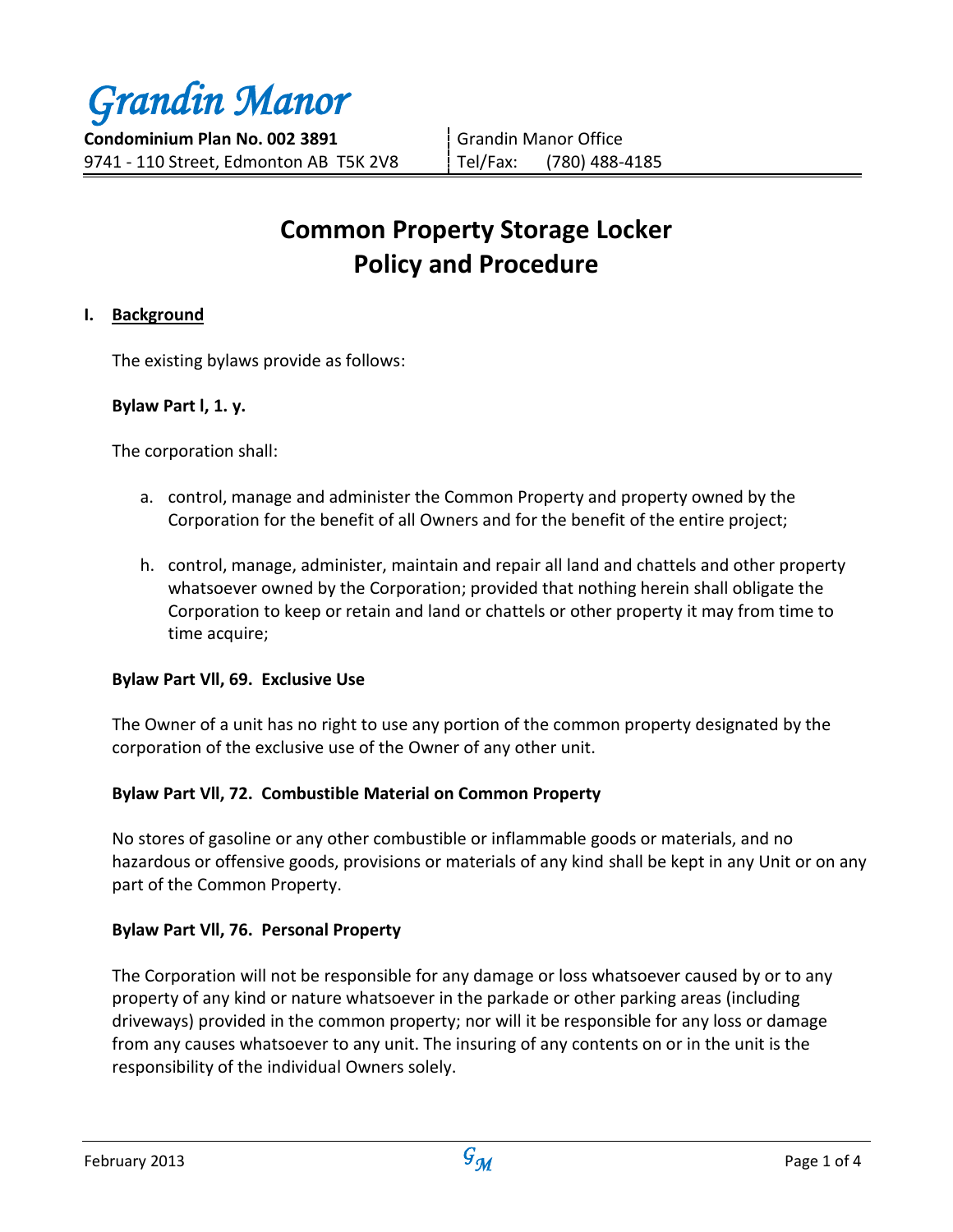## **Common Property Storage Locker Policy and Procedure** (*continued…..)*

#### **II. Common Property Storage Lockers**

The Corporation has 65 (sixty-five) Common Property Storage Lockers in the Allocation Pool. They are located as follows:

## **P1 (22 storage lockers):**

45, 46, 47, 48, 49, 50, 51, 52, 53, 54, 55, 56, 57, 58, 59, 60, 61, 62, 63, 64, 65, 66

## **P2 (44 storage lockers):**

1(Corporation use), 2, 3, 4, 5, 6, 7, 8, 9, 10, 11, 12, 13, 14, 15, 16, 17, 18, 19, 20, 21, 22, 23, 24, 25, 26, 27, 28, 29, 30, 31, 32, 33, 34, 35, 36, 37, 38, 39, 40, 41, 42, 43, 44

There are 66 Common Property Storage Lockers; however, Locker #1 is reserved for Grandin Manor building/maintenance use. Therefore, there are 65 Common Property Storage Lockers for assignment to corner units. There are 66 corner units which have entitlement to these storage lockers. Corner units are entitled to use of the Common Property Storage Lockers as center units have exclusive use balcony storage. The center suites are exempt and excluded from the Common Property Storage Locker Policy & Procedure.

## **III. Policy & Procedure**

The Board adopts the following policy with respect to the allocation of and "succession" to Storage Lockers within the Common Property of Grandin Manor to be effective as of August 15, 2008:

- 1. All common property storage locker allocations existing as of August 15, 2008 shall be terminated and all Common Property Storage Lockers of the Corporation shall be assigned and allocated effective August 31, 2008 in accordance with this COMMUNITY PROPERTY STORAGE LOCKER POLICY & PROCEDURE.
- 2. One storage locker shall be allocated to each corner residential unit within the project as available. The particular storage locker initially allocated shall be determined by the Board in its discretion having regard to the following factors:
	- a) the length of time a unit owner has owned the residential unit;
	- b) the special needs which a unit owner may have by reason of any physical or other medical condition;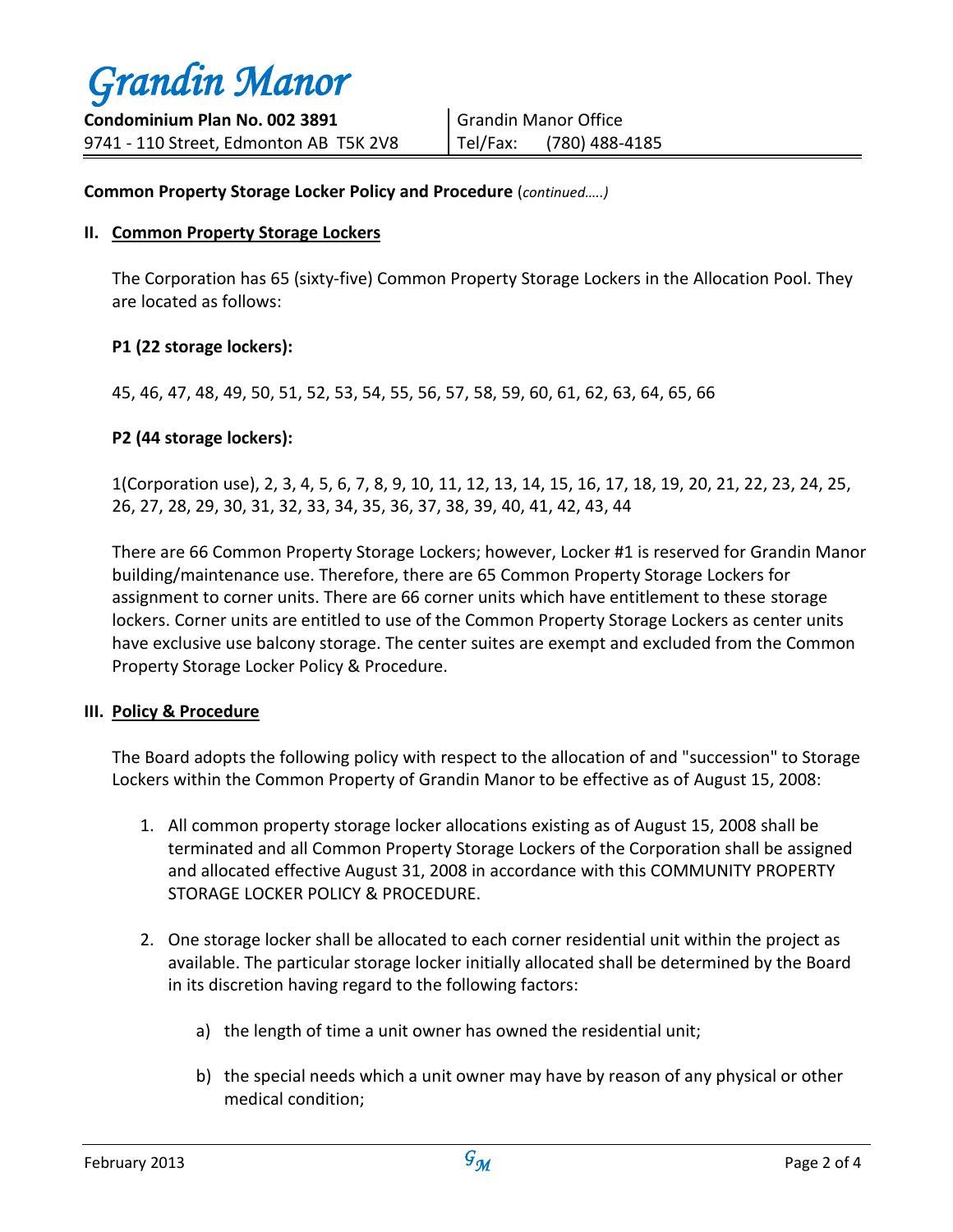## **Common Property Storage Locker Policy and Procedure** (*continued…..)*

- c) whether the storage locker is utilized primarily for storage; and
- d) the historical allocation of storage lockers to corner unit owners.

It being intended that corner unit owners who have owned units in the Condominium for the longest period of time shall, unless the needs or requirements of other corner unit owners are determined by the Board to be of greater significance, entitle such corner unit owners to a preference with respect to the storage locker they shall initially occupy.

- 3. When a residential unit is sold, it shall be sold without allocation of a particular storage locker. Unless there is some special circumstance as described in 2.b) above requiring allocation of a storage locker, the purchaser of such residential unit shall be issued a storage locker by the board from the Storage Locker Allocation Pool, if available.
- 4. Unit owners may, if they are not content with the particular Bicycle Room Storage Stall allocated to them, deliver a written notice to the Board that they wish to be considered for allocation of any future Bicycle Room Storage Stall forming part of the Bicycle Room Storage Stall Allocation Pool which is documented in a hand written ledger book kept in the Grandin Manor Office. (The unit owner must hand write their name and suite number in the Bicycle Room Storage Stall ledger book – not electronic).
- 5. Where there are any available storage locker(s) in the storage locker Allocation Pool, the Board shall first determine if there are any circumstances which might necessitate allocation of such storage locker to a corner unit owner who has special needs as described in 2.b) above. If no special needs are determined to exist by the Board to require other action, the Board or its property managers shall contact the corner unit owner who has:
	- a) the longest tenure of ownership in the Condominium, and,
	- b) who has delivered a written notice as set out in 4. above
	- c) to offer him/her/them a first opportunity to accept allocation of any available locker in the storage locker Allocation Pool.
- 6. If such owner agrees to accept the allocation, the storage locker previously allocated to him/her/them shall be added to the Storage Locker Allocation Pool and it shall then be subject to re-allocation by the Board. If an owner does not wish to "upgrade" their storage locker to a locker which is part of the Storage Locker Allocation Pool the storage locker shall be offered to the corner unit owner having the next highest tenure of ownership in the Condominium and who has delivered a written notice as set out in 4 above.